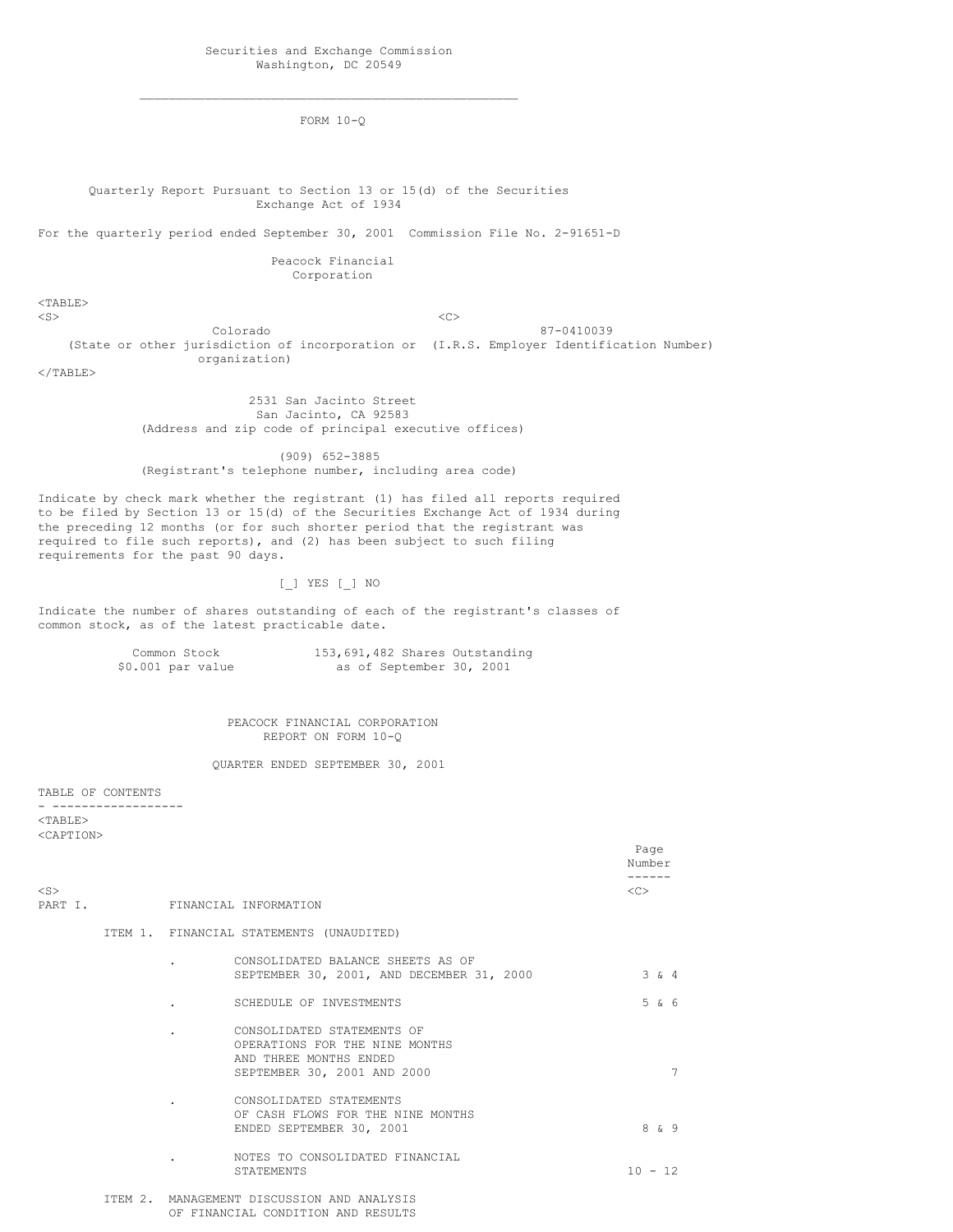### OF OPERATION

PART II. OTHER INFORMATION AND SIGNATURES

 $<$ /TABLE $>$ 

PEACOCK FINANCIAL CORPORATION AND SUBSIDIARIES Consolidated Statements of Assets and Liabilities

> ASSETS ------

# <TABLE> <CAPTION>

| $50111 + 10187$                                                                              |    | September 30,<br>2001 |    | December 31,<br>2000 |
|----------------------------------------------------------------------------------------------|----|-----------------------|----|----------------------|
|                                                                                              |    | (Unaudited)           |    |                      |
| $<$ S $>$                                                                                    | << |                       | << |                      |
| Investments, at fair value, cost of \$1,015,905 and<br>\$1,030,475 at September 30, 2001 and |    |                       |    |                      |
| December 31, 2000, respectively                                                              | \$ |                       | \$ | 392,897              |
| Cash and cash equivalents                                                                    |    | 1,881                 |    | 2,513                |
| Due from related party                                                                       |    |                       |    | 79,765               |
| Prepaid expenses                                                                             |    |                       |    | 2,704                |
| Other receivables                                                                            |    | 54,592                |    | 27,000               |
| Notes receivable                                                                             |    | 131,994               |    | 114,944              |
| Fixed assets                                                                                 |    | 107,024               |    | 191,530              |
| Investments in limited partnerships                                                          |    | 1,131,961             |    | 1,131,961            |
| Other assets                                                                                 |    | 5,545                 |    | 4,892                |
|                                                                                              |    |                       |    | ------------         |
| Total Assets                                                                                 | S  | 1,432,997             | S. | 1,948,206            |
|                                                                                              |    |                       |    |                      |

</TABLE>

# The accompanying notes are an integral part of these consolidated financial statements.

-3-

# PEACOCK FINANCIAL CORPORATION AND SUBSIDIARIES Consolidated Statements of Assets and Liabilities (Continued)

#### LIABILITIES AND NET ASSETS --------------------------

<TABLE> <CAPTION>

| NUZIL LEUIV                                             | 2001 2002<br>---------------- | September 30, December 31,<br>2000 |
|---------------------------------------------------------|-------------------------------|------------------------------------|
|                                                         | (Unaudited)                   |                                    |
| $<$ S $>$                                               | $<<$ $C>$                     | $\langle C \rangle$                |
| LIABILITIES                                             |                               |                                    |
| Accounts payable                                        | $\mathsf{S}$                  | 421,843 \$473,496                  |
| Accrued expenses                                        |                               | 268,988 238,176                    |
| Judgments payable                                       | 160,000                       | 350,000                            |
| Notes payable                                           |                               | 1,420,269 1,371,518                |
| Net liabilities in excess of the assets of discontinued |                               |                                    |
| operations                                              | 245,009                       | 305,055                            |
|                                                         |                               |                                    |
| Total Liabilities                                       |                               | 2,516,109 2,738,245                |
|                                                         |                               |                                    |
| NET ASSETS                                              |                               |                                    |
| Preferred stock: 10,000,000 shares authorized at \$0.01 |                               |                                    |
| par value, 535,300 and 545,300 shares issued and        |                               |                                    |
| outstanding, respectively                               | 5,353                         | 5,453                              |
| Common stock: 250,000,000 shares authorized at \$0.001  |                               |                                    |
| par value, 153,691,482 and 76,931,751 shares issued     |                               |                                    |
| and outstanding, respectively                           |                               | 153,692 76,932                     |
| Additional paid-in capital                              |                               | 12,041,392 11,390,655              |
| Subscriptions receivable                                | (204, 501)                    | (286, 056)                         |
| Treasury stock                                          |                               | (8, 180)                           |
| Accumulated deficit                                     |                               | $(12, 065, 043)$ $(11, 347, 735)$  |
| Unrealized net loss on investments                      | (1, 014, 005)                 | (621, 108)                         |
|                                                         |                               |                                    |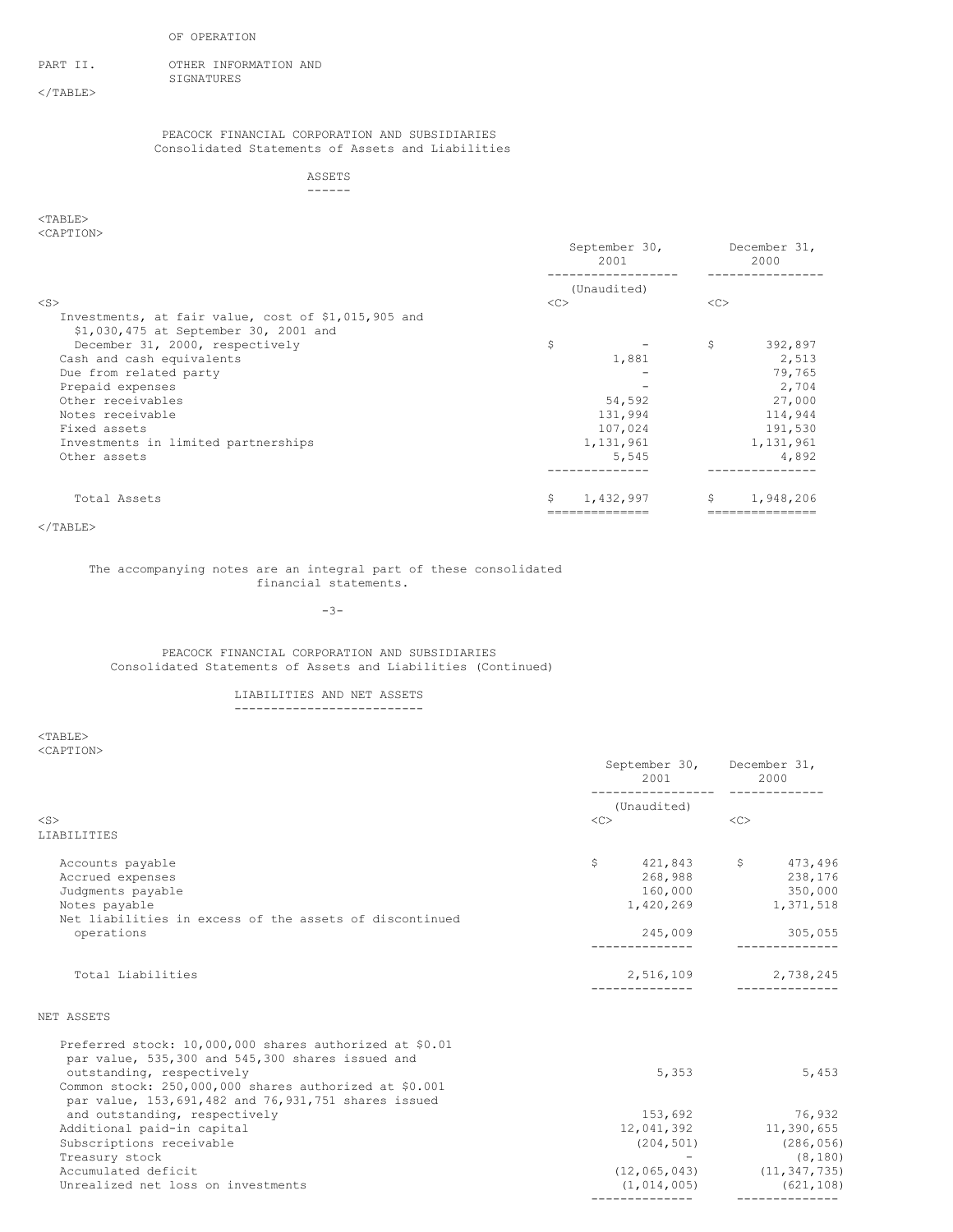| Total Net Assets                 | (1,083,112)<br>----------- | (790, 039)       |
|----------------------------------|----------------------------|------------------|
| Total Liabilities and Net Assets | \$1,432,997                | 1,948,206<br>-S. |
| $\langle$ /TABLE $\rangle$       |                            |                  |

The accompanying notes are an integral part of these consolidated financial statements.

 $-4-$ 

PEACOCK FINANCIAL CORPORATION AND SUBSIDIARIES Schedule of Investments September 30, 2001 (Unaudited)

<TABLE> <CAPTION>

| Company                             | Description of<br><b>Business</b> | Number of<br>Shares Owned<br>$($ or $\frac{6}{3}$ $)$ |    | Cost                       |    | Fair<br>Value |
|-------------------------------------|-----------------------------------|-------------------------------------------------------|----|----------------------------|----|---------------|
|                                     |                                   |                                                       |    |                            |    |               |
| $<$ S $>$                           | <<                                | <<                                                    | << |                            | << |               |
| IPO/Emerging Growth<br>Company, LLC | Start-up                          | 33%                                                   | \$ | 100,000                    | \$ | $-0-$ (a)     |
| San Diego Soccer<br>Development     | Dormant company                   | 1,551,001                                             |    | 715,905                    |    | $-0-$ (b)     |
| Bio-Friendly<br>Corporation         | Start-up                          | 437,500                                               |    | 180,000                    |    | $-0-$ (b)     |
| Las Vegas Soccer<br>Development     | Start-up                          | 1,020,000                                             |    | 20,000<br>----------       |    | $-0-$ (b)     |
| Total                               |                                   |                                                       | \$ | 1,015,905<br>============= | S  | $-0-$         |

 $<$ /TABLE $>$ 

(1) Non-public company, represents ownership in an LLC, fair value is determined in good faith by the Company based on a variety of factors.

(2) Non-operating companies with no determinable value.

## The accompanying notes are an integral part of these consolidated financial statements.

-5-

# PEACOCK FINANCIAL CORPORATION AND SUBSIDIARIES Schedule of Investments December 31, 2000

<TABLE> <CAPTION>

| Company                          | Description of<br>Business | Number of<br>Shares Owned<br>$($ or $\frac{6}{6}$ $)$ |    | Fair<br>Cost                    |              | Value                 |            |
|----------------------------------|----------------------------|-------------------------------------------------------|----|---------------------------------|--------------|-----------------------|------------|
| $- -$                            |                            |                                                       |    |                                 |              |                       |            |
| $<$ S $>$<br>IPO/Emerging Growth | <<                         | <<                                                    | << |                                 | <<           |                       |            |
| Company, LLC                     | Start-up                   | 33%                                                   | \$ | 100,000                         | $\mathsf{S}$ | 83,487                | (a)        |
| San Diego Soccer<br>Development  | Soccer franchise           | 1,551,001<br>8,000                                    |    | 715,905<br>14,570               |              | 108,850<br>560        | (C)<br>(b) |
| Bio-Friendly<br>Corporation      | Start-up                   | 437,500                                               |    | 180,000                         |              | 180,000               | (d)        |
| Las Vegas Soccer<br>Development  | Start-up                   | 1,020,000                                             |    | 20,000                          |              | 20,000                | (d)        |
| Total                            |                            |                                                       | \$ | 1,030,475<br>------------------ | S.           | 392,897<br>========== |            |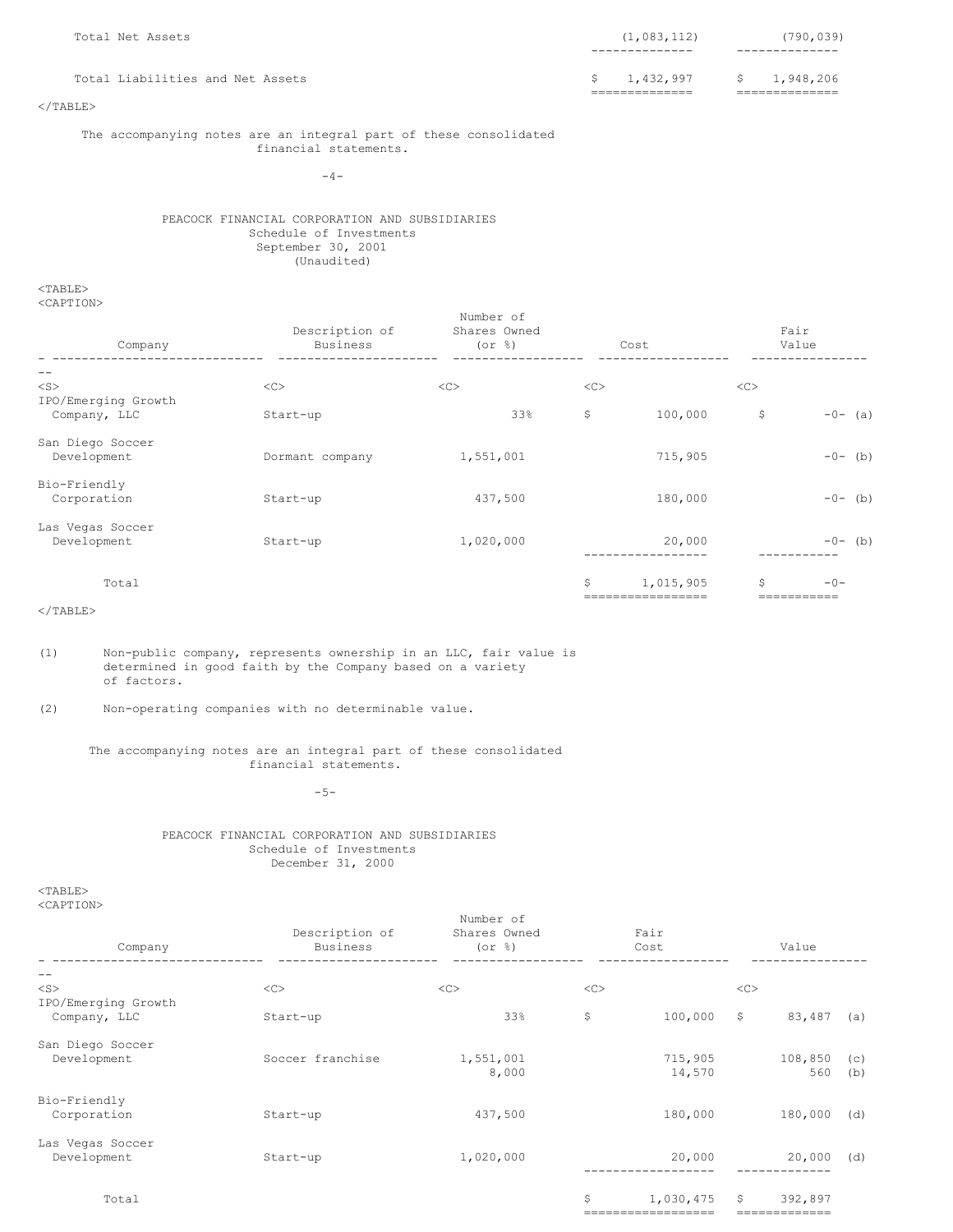$<$ /TABLE>

- (3) Non-public company, represents ownership in an LLC, fair value is determined in good faith by the Company based on a variety of factors.
- (4) Public market method of valuation based on trading price of stock at year-end.
- (5) The fair value of restricted shares is determined in good faith by the Company based on a variety of factors, including recent and historical prices and other recent transactions.
- (6) No public market for this security exists cost method of valuation used.

The accompanying notes are an integral part of these consolidated financial statements.

-6-

# PEACOCK FINANCIAL CORPORATION AND SUBSIDIARIES Consolidated Statements of Operations (Unaudited)

<TABLE>

<CAPTION>

|                                                                                                                                   |              | For the Nine Months Ended   |           |                                                                                                                                     |    | For the Three Months Ended |    |                                                  |
|-----------------------------------------------------------------------------------------------------------------------------------|--------------|-----------------------------|-----------|-------------------------------------------------------------------------------------------------------------------------------------|----|----------------------------|----|--------------------------------------------------|
|                                                                                                                                   |              | 2001                        |           | 2000                                                                                                                                |    | 2001                       |    | 2000                                             |
| $<$ S $>$<br><b>REVENUES</b>                                                                                                      | <<>          |                             | < <c></c> |                                                                                                                                     | << |                            | << |                                                  |
| Investment banking income<br>Development income<br>Interest income<br>Realized gain on investments<br>Other income                | \$           | $4,664$ $72,504$            |           | $68,250$<br>$25,429$<br>$-$<br>$10,335$<br>$-$<br>$68,450$<br>$-$<br>$-$<br>$-$<br>$28,858$<br>$-$<br>$-$<br>$-$<br>$-$<br>$28,858$ |    |                            |    | $\frac{2}{10}$ , 710<br>19,849<br>$3,944$ 15,800 |
| Total Revenues                                                                                                                    |              |                             |           | ___________ _________________                                                                                                       |    |                            |    |                                                  |
| <b>EXPENSES</b>                                                                                                                   |              |                             |           |                                                                                                                                     |    |                            |    |                                                  |
| General and administrative<br>Bad debt expense<br>Depreciation and amortization<br>Interest expense<br>Loss on disposal of assets |              | 333,717<br>31,540<br>8, 114 |           | 412,694 1,332,122 276,169 621,171<br>$-$<br>28,827<br>$82,910$ $65,241$ $18,963$ $11,617$                                           |    | 8,114                      |    | $114,519$<br>16,332 14,249                       |
| Total Expenses                                                                                                                    |              |                             |           | 868,975 1,426,190 434,097 647,037                                                                                                   |    |                            |    |                                                  |
| LOSS FROM CONTINUING<br>OPERATIONS                                                                                                |              |                             |           | $(770, 632)$ $(749, 892)$ $(401, 295)$ $(608, 678)$                                                                                 |    |                            |    |                                                  |
| INCOME (LOSS) FROM<br>DISCONTINUED OPERATIONS                                                                                     |              |                             |           | $(18, 021)$ $(978, 653)$                                                                                                            |    |                            |    |                                                  |
| NET UNREALIZED LOSS ON<br>INVESTMENTS                                                                                             |              | (392, 897)                  |           |                                                                                                                                     |    |                            |    |                                                  |
| CHANGE IN NET ASSETS                                                                                                              | $\mathsf{S}$ |                             |           | $(1, 102, 025)$ \$ $(3, 131, 028)$ \$ $(419, 316)$ \$ $(1, 587, 331)$                                                               |    |                            |    |                                                  |
| CHANGE IN NET ASSETS PER SHARE                                                                                                    | \$           | -----------------           |           | $(0.01)$ \$ $(0.06)$ \$ $(0.00)$ \$<br>-----------------                                                                            |    | ================           |    | (0.03)<br>___________________                    |
| $<$ /TABLE>                                                                                                                       |              |                             |           |                                                                                                                                     |    |                            |    |                                                  |

The accompany notes are an integral part of these consolidated financial statements.

-7-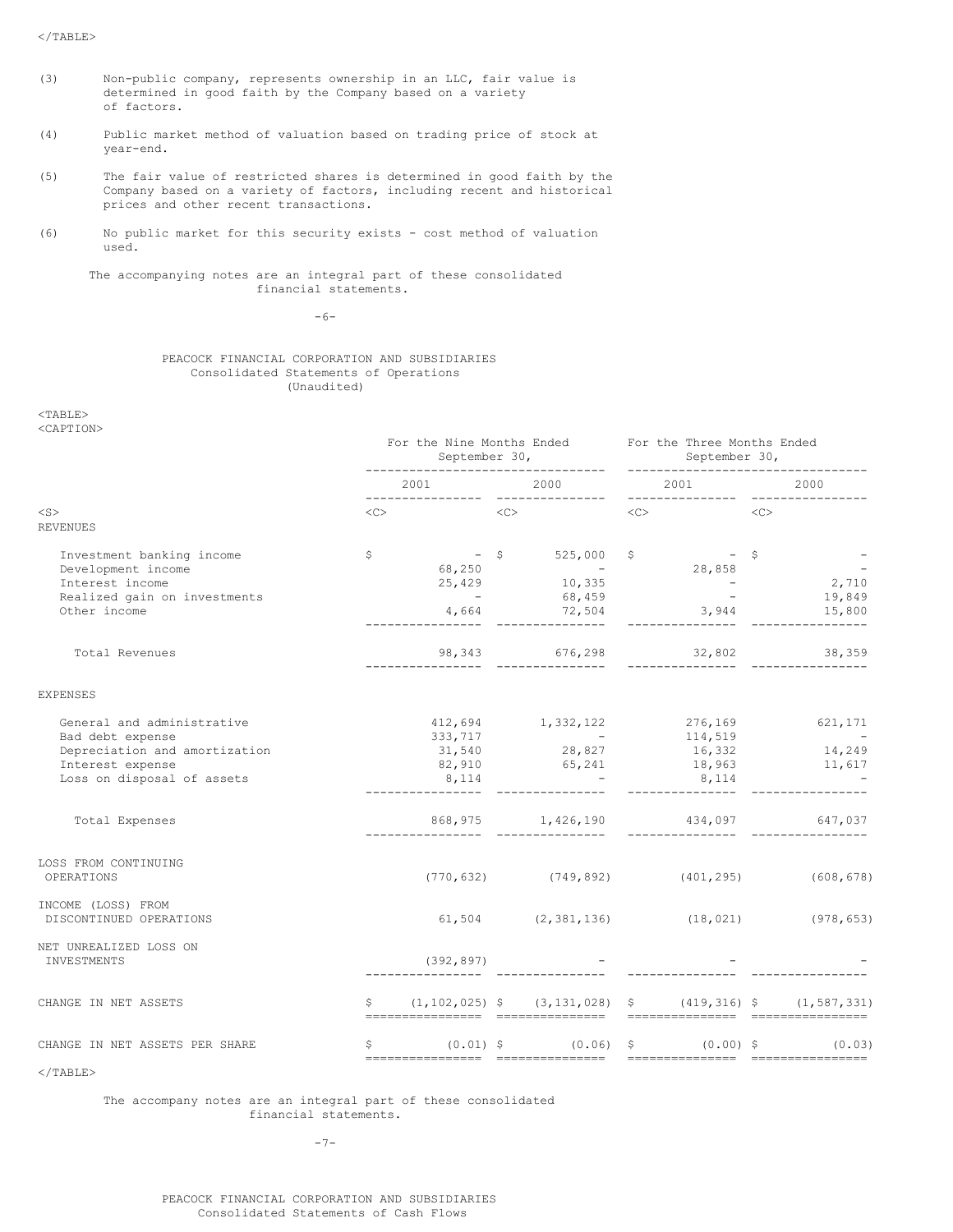|                                                                                                        | For the Nine Months Ended<br>September 30,<br>-------------------------------------- |                                                     |  |                                                         |
|--------------------------------------------------------------------------------------------------------|--------------------------------------------------------------------------------------|-----------------------------------------------------|--|---------------------------------------------------------|
|                                                                                                        |                                                                                      | 2001                                                |  | 2000                                                    |
| $<$ S $>$                                                                                              |                                                                                      | $\langle C \rangle \qquad \qquad \langle C \rangle$ |  |                                                         |
| CASH FLOWS FROM OPERATING ACTIVITIES                                                                   |                                                                                      |                                                     |  |                                                         |
| Change in net assets<br>Adjustments to reconcile net loss to net cash used<br>by operating activities: |                                                                                      |                                                     |  | $\frac{1}{2}$ (1, 102, 025) $\frac{1}{2}$ (3, 131, 028) |
| Depreciation and amortization                                                                          |                                                                                      | 38,770                                              |  | 28,827                                                  |
| Bad debt expense                                                                                       |                                                                                      | 333,717                                             |  |                                                         |
| Loss on disposal of assets                                                                             |                                                                                      | 8,114                                               |  | (68, 459)                                               |
| Gain on investment                                                                                     |                                                                                      |                                                     |  |                                                         |
| Unrealized loss on investments                                                                         |                                                                                      | 392,897                                             |  |                                                         |
| Stock issued for services                                                                              |                                                                                      |                                                     |  | 216,000                                                 |
| Change in operating assets and liabilities:<br>(Increase) decrease in accounts and notes receivable    |                                                                                      | (67, 858)                                           |  | (1, 132, 651)                                           |
| (Increase) decrease in related party receivable                                                        |                                                                                      | <b>Contract Contract</b>                            |  | (85, 427)                                               |
| (Increase) decrease in prepaid expenses                                                                |                                                                                      | 2,704                                               |  | and the state of the                                    |
| (Increase) decrease in other assets                                                                    |                                                                                      | (653)                                               |  | (270, 951)                                              |
| Increase (decrease) in accounts payable and accrued                                                    |                                                                                      |                                                     |  |                                                         |
| expenses                                                                                               |                                                                                      |                                                     |  | $(20, 841)$ 518, 915                                    |
| Increase (decrease) in judgments payable                                                               |                                                                                      | (190, 000)                                          |  |                                                         |
| Increase (decrease) in discontinued operation reserve                                                  |                                                                                      | (60, 046)                                           |  |                                                         |
| Net Cash Used in Operating Activities                                                                  |                                                                                      |                                                     |  |                                                         |
| CASH FLOWS FROM INVESTING ACTIVITIES                                                                   |                                                                                      |                                                     |  |                                                         |
| Purchase of property and equipment                                                                     |                                                                                      |                                                     |  | $(2, 410)$ $(257, 268)$<br>- $(720, 846)$               |
| Purchase of investments                                                                                |                                                                                      |                                                     |  |                                                         |
| Net Cash Used in Investing Activities                                                                  |                                                                                      |                                                     |  |                                                         |
| CASH FLOWS FROM FINANCING ACTIVITIES                                                                   |                                                                                      |                                                     |  |                                                         |
|                                                                                                        |                                                                                      |                                                     |  |                                                         |
| Due to shareholders                                                                                    |                                                                                      |                                                     |  | 99,602                                                  |
| Cash received on debentures and notes                                                                  |                                                                                      | 412,500                                             |  | 99,602<br>519,500<br>51 000                             |
| Cash received on subscriptions receivable                                                              |                                                                                      | 10,000                                              |  | 51,000                                                  |
| Proceeds from stock offerings                                                                          |                                                                                      | 244,499<br>$\sim$ $-$                               |  | 4,468,297                                               |
| Repayment of notes payable                                                                             |                                                                                      |                                                     |  | (313, 022)                                              |
| Repurchase of stock                                                                                    |                                                                                      |                                                     |  | (93, 951)                                               |
| Net Cash Provided by Financing Activities                                                              |                                                                                      | $$ 666,999 \t$ 4,731,426$                           |  |                                                         |
| $<$ /TABLE>                                                                                            |                                                                                      |                                                     |  |                                                         |
| The accomoany notes are an integral part of these consolidated<br>financial statements.                |                                                                                      |                                                     |  |                                                         |
| $-8-$                                                                                                  |                                                                                      |                                                     |  |                                                         |

PEACOCK FINANCIAL CORPORATION AND SUBSIDIARIES Consolidated Statements of Cash Flows (Continued) (Unaudited)

 $<$ TABLE $>$ <CAPTION>

|                                           |         | September 30, | For the Nine Months Ended |            |
|-------------------------------------------|---------|---------------|---------------------------|------------|
|                                           | 2001    |               |                           | 2000       |
| $<$ S><br>NET INCREASE (DECREASE) IN CASH | <<<br>S | $(632)$ \$    | <<                        | (171, 462) |
| CASH, BEGINNING OF PERIOD                 |         | 2,513         |                           | 190,581    |
| CASH, END OF PERIOD                       | S       | $1,881$ \$    |                           | 19,119     |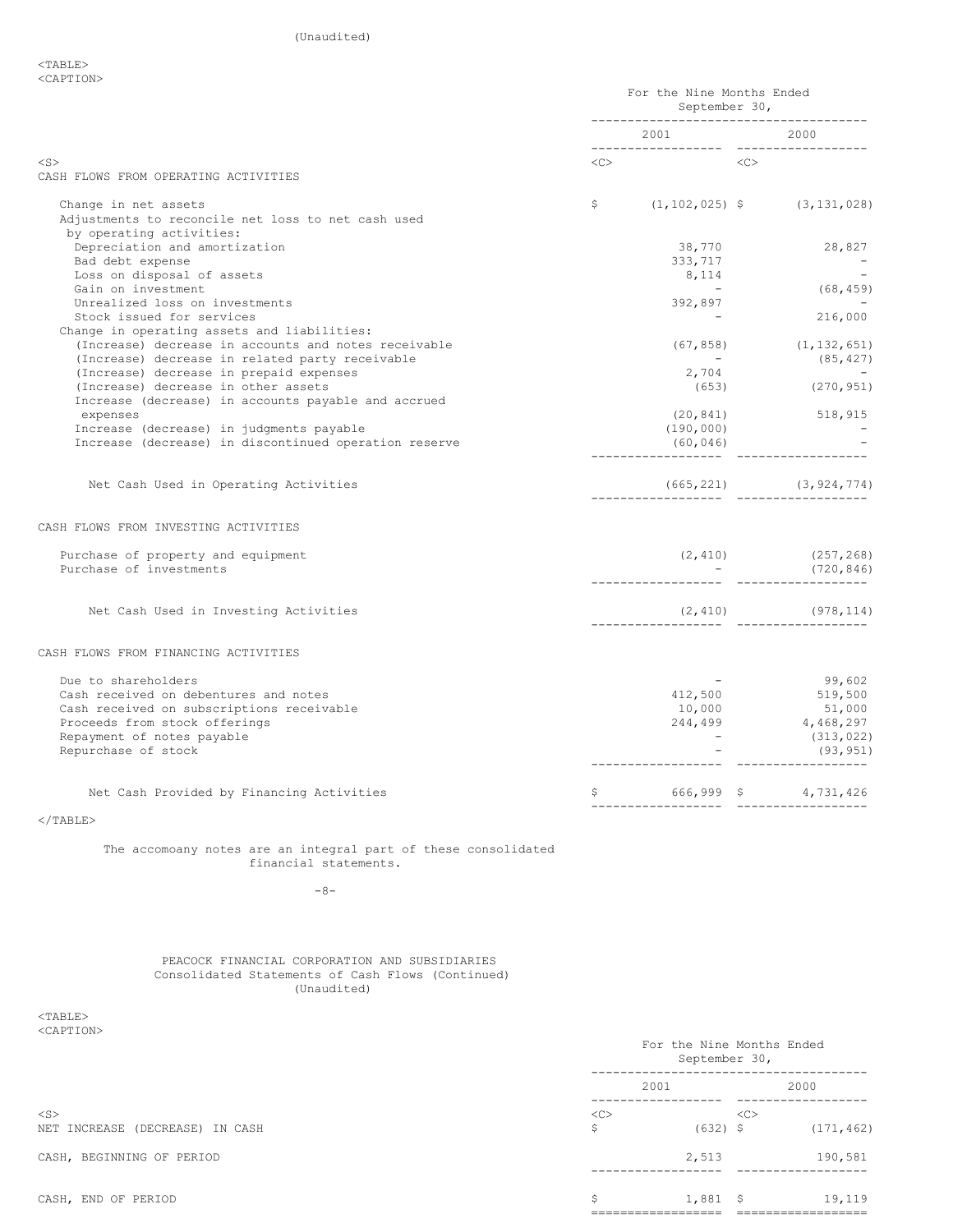| FLOW INFORMATION                                  |               |         |
|---------------------------------------------------|---------------|---------|
| Interest paid                                     | 156S          | 28,885  |
| Income taxes paid                                 | $-5$          |         |
| SUPPLEMENTAL DISCLOSURE OF NON-CASH<br>ACTIVITIES |               |         |
| Common stock issued in conversion of              |               |         |
| debentures and interest                           | $451, 169$ \$ | 26,497  |
| Common stock issued for services                  | $-5$          | 168,000 |
| Common stock issued for investments               | $-$           | 150,000 |
| $\langle$ /TABLE>                                 |               |         |

SUPPLEMENTAL DISCLOSURE OF CASH

The accompanying notes are an integral part of these consolidated financial statements

 $-9-$ 

PEACOCK FINANCIAL CORPORATION AND SUBSIDIARIES Notes to Financial Statements September 31, 2001 and December 31, 2000

# NOTE 1 - BASIS OF FINANCIAL STATEMENT PRESENTATION

The accompanying unaudited condensed financial statements have been prepared by the Company pursuant to the rules and regulations of the Securities and Exchange Commission. Certain information and footnote disclosures normally included in financial statements prepared in accordance with generally accepted accounting principles have been condensed or omitted in accordance with such rules and regulations. The information furnished in the interim condensed financial statements include normal recurring adjustments and reflects all adjustments, which, in the opinion of management, are necessary for a fair presentation of such financial statements. Although management believes the disclosures and information presented are adequate to make the information not misleading, it is suggested that these interim condensed financial statements be read in conjunction with the Company's most recent audited financial statements and notes thereto included in its December 31, 2000 Annual Report on Form 10-KSB. Operating results for the nine months ended September 30, 2001 are not necessarily indicative of the results that may be expected for the year ending December 31, 2001.

#### NOTE 2 - GOING CONCERN

As reported in the consolidated financial statements, the Company has an accumulated deficit (including unrealized losses) of approximately \$11,968,000 at December 31, 2000. In addition, the Company is party to certain lawsuits that could have a material impact on the Company's operations. The Company also has certain debts that are in default. The Company's net assets (deficit) at December 31, 2000 was \$790,039.

These factors create uncertainty about the Company's ability to continue as a going concern. The ability of the Company to continue as a going concern is dependent on the Company obtaining adequate capital to fund operating losses until it becomes profitable. If the Company is unable to obtain adequate capital it could be forced to cease operations.

In order to continue as a going concern, develop and generate revenues and achieve a profitable level of operations, the Company will need, among other things, additional capital resources. Management's plans to obtain such resources for the Company include (1) raising additional capital through sales of common stock, (2) converting promissory notes into common stock and (3) enter into acquisition agreement with profitable entities with substantial operations. In addition, management is continually seeking to improve the operations and grow the business through a variety of venues. However, management cannot provide any assurances that the Company will be successful in accomplishing any of its plans.

The ability of the Company to continue as a going concern is dependent upon its ability to successfully accomplish the plans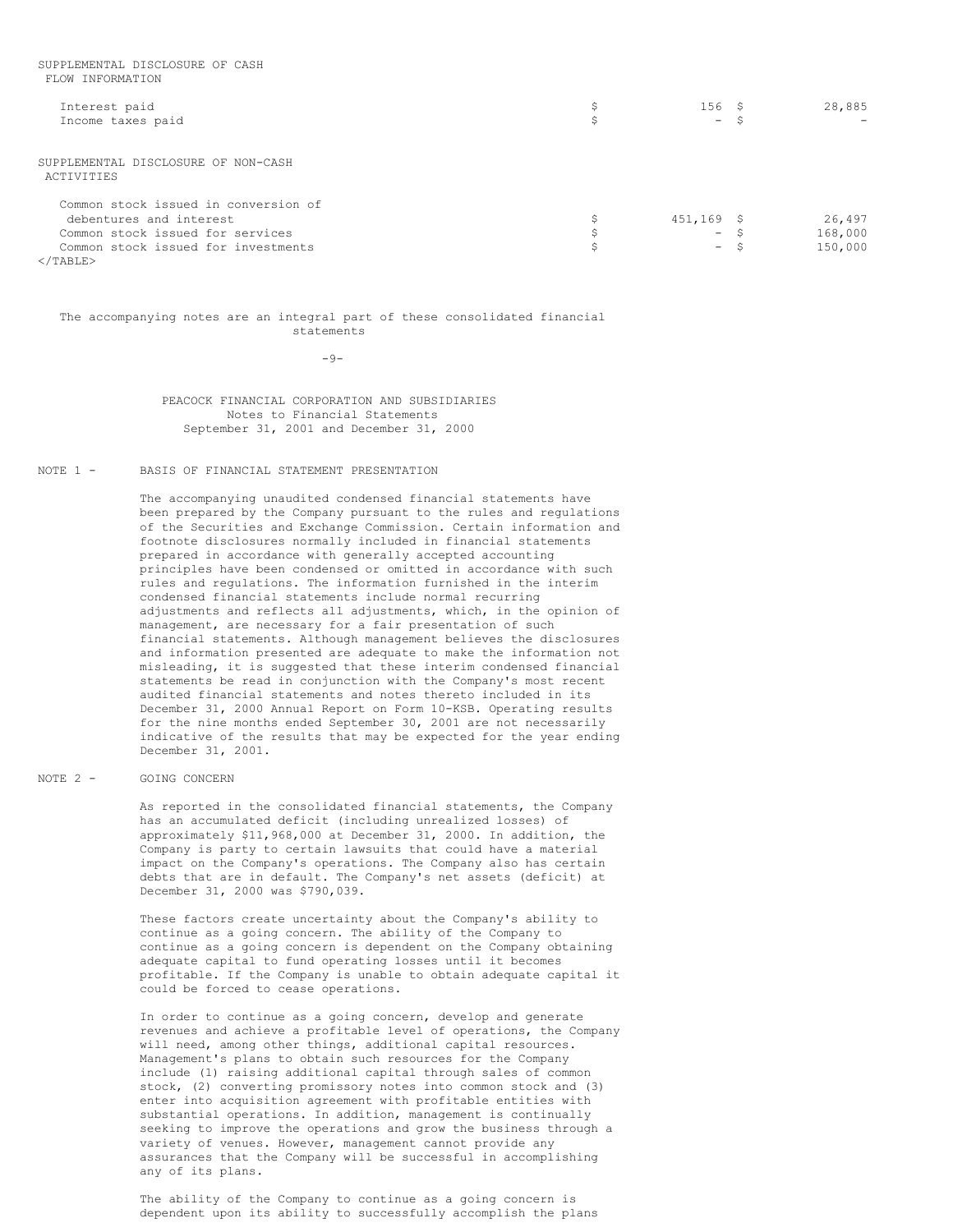$-10-$ 

PEACOCK FINANCIAL CORPORATION AND SUBSIDIARIES Notes to Financial Statements September 31, 2001 and December 31, 2000

paragraph and eventually secure other sources of financing and attain profitable operations. The accompanying consolidated financial statements do not include any adjustments that might be necessary if the Company is unable to continue as a going concern.

NOTE 3 - INVESTMENTS AND INVESTMENT VALUATION

On September 15, 1998, the Company filed with the Securities and Exchange Commission to become a Business Development Corporation as defined under the Investment Act of 1940 in order to invest in real estate and eligible portfolio companies. This resulted in the Company becoming a specialized type of investment company.

The investment valuation method adopted in 1982 provides for the Company's Board of Directors to be responsible for the valuation of the Company's investments (and all other assets). In the development of the Company's valuation methods, factors that affect the value of investees' securities, such as significant escrow provisions, trading volume and significant business changes are taken into account. These investments are carried at fair value using the following four basic methods of evaluation:

- a. Cost The cost method is based on the original cost to the Company, adjusted for amortization of original issue discounts and accrued interest for certain capitalized expenditures of the corporation. Such method is to be applied in the early stages of an investee's development until significant positive or adverse events subsequent to the date of the original investment require a change to another method.
- b. Private market The private market method uses actual or proposed third party transactions in the investee's securities as a basis for valuation, utilizing actual firm offers as well as historical transactions, provided that any offer used is seriously considered and well documented by the investee.
- c. Public market The public market method is the preferred method of valuation when there is an established public market for the investee's securities. In determining whether the public market method is sufficiently established for valuation purposes, the corporation is directed to examine the trading volume, the number of shareholders and the number of market makers in the investee's securities, along with the trend in trading volume as compared to the Company's proportionate share of the investee's securities. If the security is restricted, the value is discounted at an appropriate rate.
- d. Appraisal The appraisal method is used to value an investment position after analysis of the best available outside information where there is no established public or private market method which have restrictions as to their resale as denoted in the schedule of investments are also considered to be restricted securities.

-11-

PEACOCK FINANCIAL CORPORATION AND SUBSIDIARIES Notes to Financial Statements September 31, 2001 and December 31, 2000

All portfolio securities valued by the cost, private market and appraisal methods are considered to be restricted as to their disposition. In addition, certain securities valued by the public market method which have restrictions as to their resale as denoted in the schedule of investments are also considered to be restricted securities.

# NOTE 4 - OTHER SIGNIFICANT TRANSACTIONS AND EVENTS

The Company has been advised by the Securities and Exchange Commission (the "Commission") that the Commission has entered into a formal investigation of the Company. The Company believes that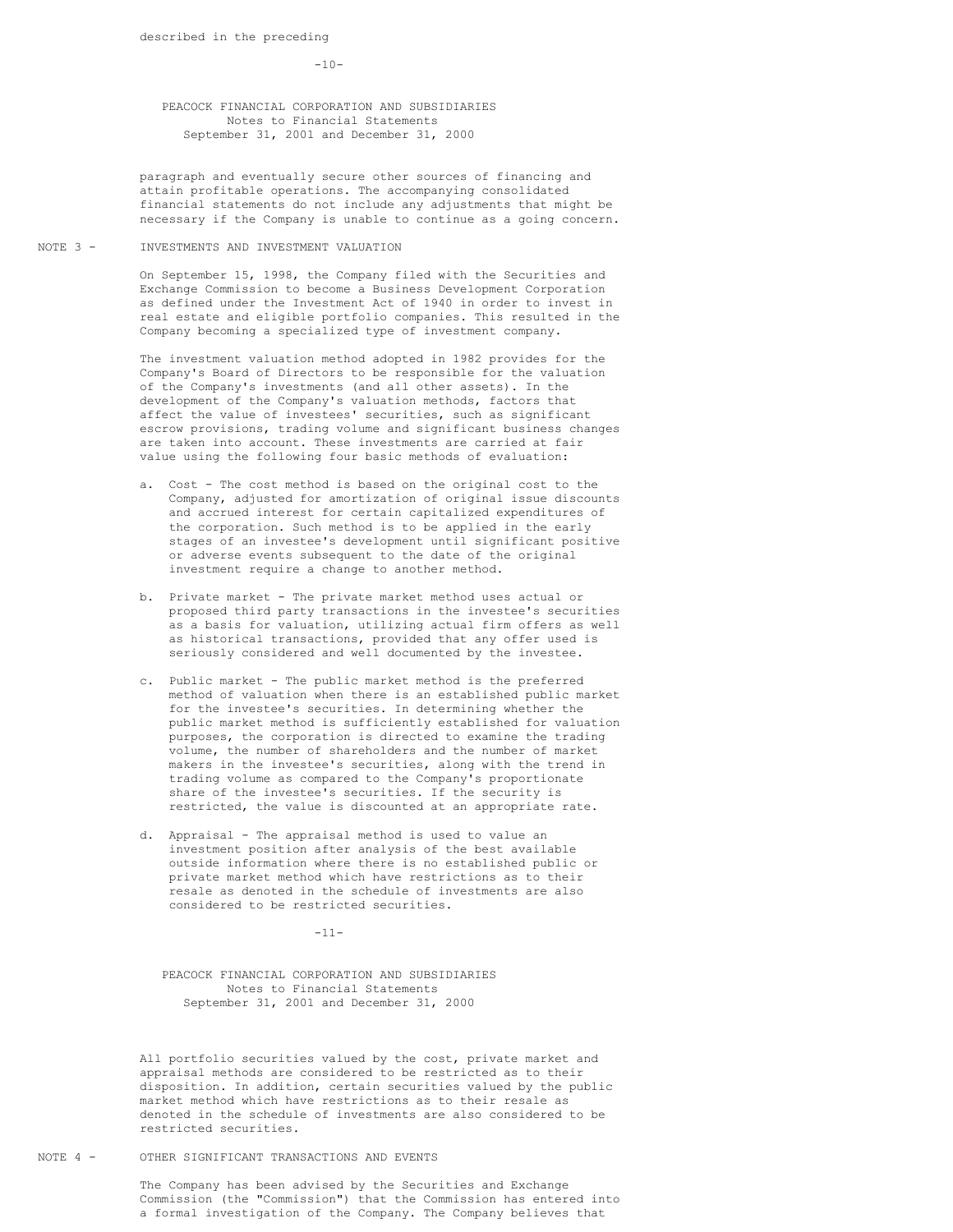the investigation concerns valuation issues, stock issuances, disclosure requirements and format requirements that are required by the Commission under the Investment Company Act of 1940 as they relate to the Company's election to become a Business Development Corporation. The Company is voluntarily cooperating with the investigation and certain officers have given their depositions. As of the date hereof, the investigation remains open. The potential liability or outcome of the investigation cannot currently be determined.

The Company has formed new subsidiary corporations in the State of Nevada, under the names of: Broadleaf Capital Partners, Inc., Broadleaf Asset Management, Inc., Broadleaf Financial Services, Inc. and Brand Asset Management, Inc. The Company has also changed the name of Broadleaf Asset Management, Inc. to Broadleaf Aerospace Systems, Inc.

A Certificate of Assumed or Trade Name was filed in the State of Colorado to assume the name change to Broadleaf Capital Partners, Inc. and the Company is currently operating under said name.

The Company has completed its internal due diligence and is awaiting final closure pending an independent audit and contingencies, to acquire Genesis Aviation/Aerospace Modworks, Inc., a twelve-year old aviation services company reporting \$3.2 million in annual revenues for its operating year 2000.

-12-

## ITEM 2. MANAGEMENT DISCUSSION AND ANALYSIS OF FINANCIAL CONDITION AND RESULTS OF OPERATIONS

This Form 10-QSB contains forward looking statements within the meaning of section 27A of the Securities Act of 1933 and section 21E of the Securities Exchange Act of 1934. The Company's actual results could differ materially from those set forth in the forward looking statements.

#### MANAGEMENT DISCUSSION

Peacock Financial Corporation (Company) is a venture capital fund that makes direct investments in and provides management services to businesses that have at least a one-year operating history, the original founding management, with minimum annual revenues of \$1.5 million. The Company intends to expand on its investment strategy and portfolio through the internal development of its present operations and other business opportunities, as well as the acquisition of additional business ventures. The Company has in the past, and may again in the future, raise capital specifically for the purpose of maintaining operations and making an investment that the Company believes is attractive.

## ANALYSIS OF FINANCIAL CONDITION

The third quarter of 2001 marked the continuance of assessing and consolidating the Company's previous investments and operations.

Results of Operations - Three months ended September 30, 2001, compared to the three months ended September 30, 2000.

Revenues. Revenues for the three months ended September 30, 2001, decreased by \$5,557 or 14% to \$32,802 from \$38,359 for the three months ended September 30, 2000. This decrease was primarily due to a decrease in gain on investments.

Expenses. Total expenses for the three months ended September 30, 2001, decreased by \$212,940 or 33% to \$434,097 from \$647,037 for the three months ended September 30, 2000. General and administrative expenses for the three months ended September 30, 2001, decreased by \$345,002 or 56% to \$276,169 from \$621,171 for the three months ended September 30, 2000. This decrease resulted from reduced administrative and operating costs.

Results of Operations - Nine months ended September 30, 2001, compared to the nine months ended September 30, 2000.

Revenues. There were revenues of \$98,343 reported for the first nine months ended September 30, 2001, as compared to \$676,298 for the nine months ended September 30, 2000. The decrease was primarily due to a decrease in fees charged for investment banking services.

Expenses. Total expenses for the nine months ended September 30, 2001, decreased by \$557,215 or 39% to \$868,975 from \$1,426,190 for the nine months ended September 30, 2000. General and administrative expenses for the nine months ended September 30, 2001, decreased by \$919,428 or 69% to \$412,694 from \$1,332,122 for the nine months ended September 30, 2000. This decrease resulted from reduced administrative and operating costs. Bad debt expense of \$333,717 was primarily due to the write-off of an un-collectable receivable.